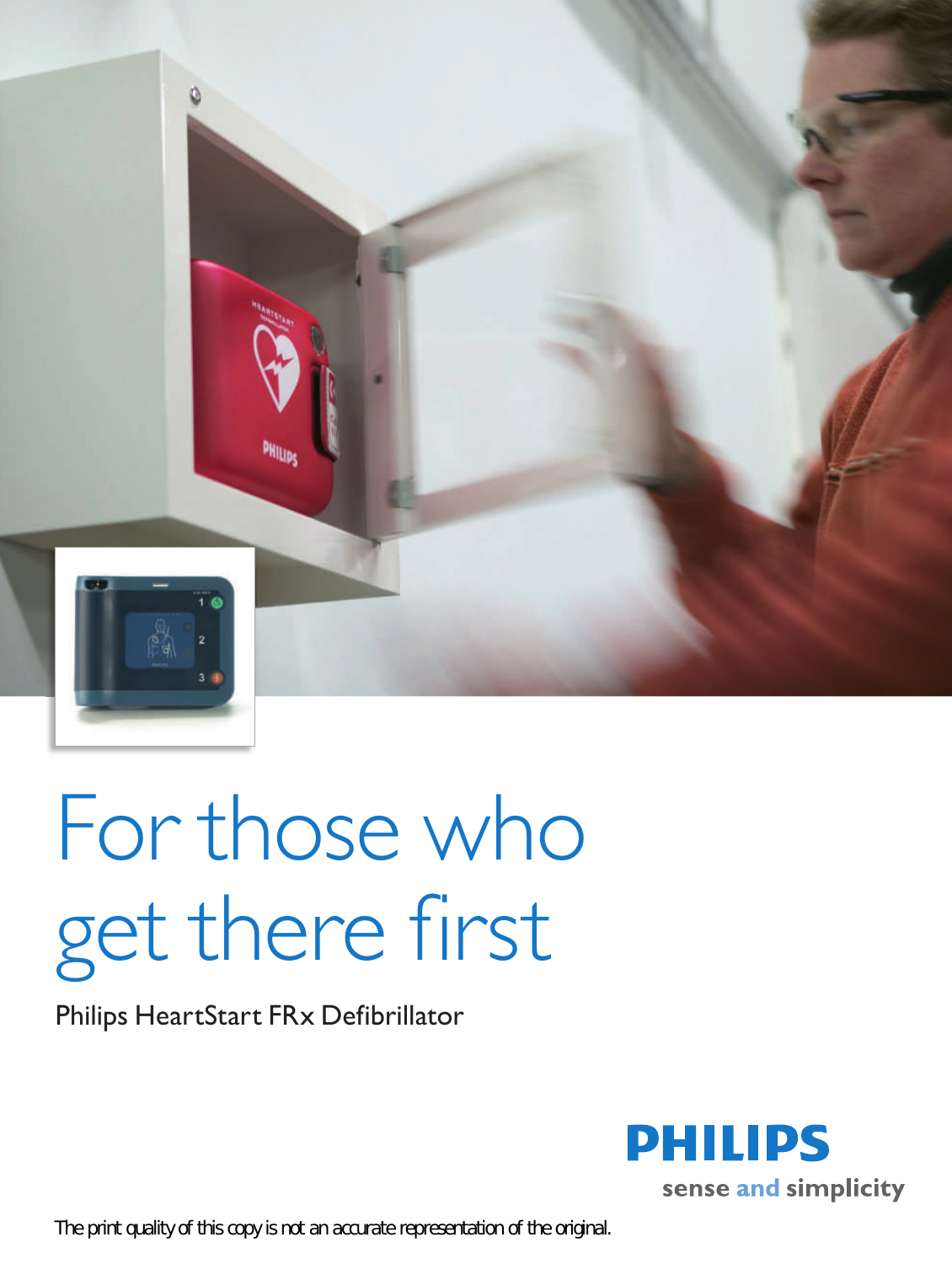## Anyone, anywhere,



- The current survival rate for sudden cardiac arrest (SCA) is under 7%
- The likelihood of successful resuscitation decreases by about 10% with every minute that passes
- It is estimated an additional 40,000 lives could be saved each year in the U.S. alone with widespread access to AEDs<sup>1</sup>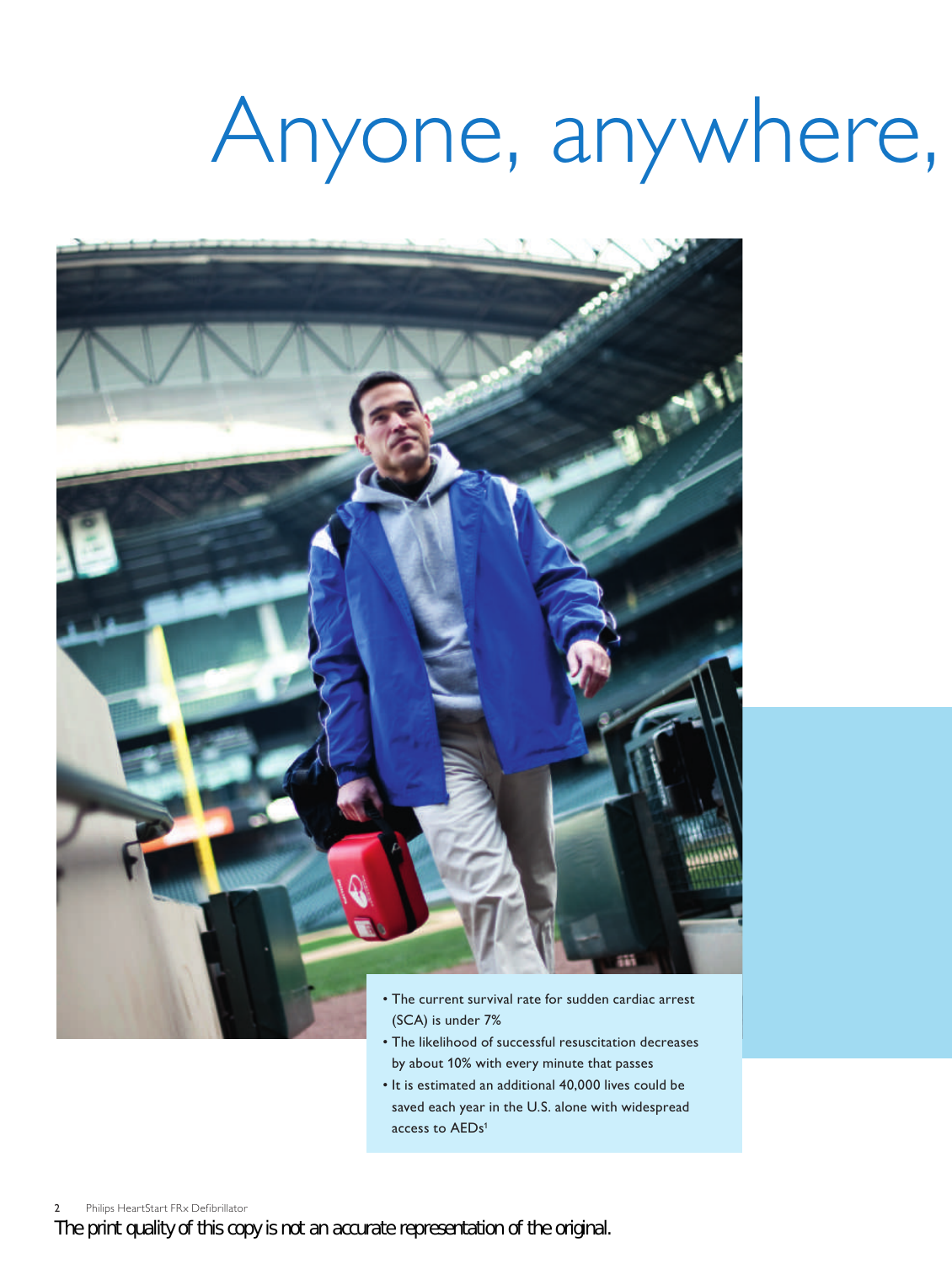# anytime

### Power to save a life

Each year sudden cardiac arrest (SCA) strikes nearly 300,000 people in the US, 700,000 people in Europe, and hundreds of thousands more worldwide. More people die from SCA than from breast cancer, prostate cancer, house fires, handguns, traffic accidents, and AIDS combined.

SCA can happen to anyone, anytime, anywhere and sometimes in extreme conditions. Rely on the Philips HeartStart FRx Defibrillator to be up to the task. In the hands of those who get there first, it provides the power to help save a life.



#### **Coming to the rescue**

In many emergency situations, police are often the first to arrive on the scene, and early defibrillation by these first responders has been shown to improve survival.<sup>2,3</sup>



**Taking care of business** Thirteen percent of workplace fatalities reported in 1999 and 2000 were due to cardiac arrest.<sup>4</sup>



**Protecting kids, parents and teachers** An estimated 5,000-7,000 children in the U.S. succumb to sudden cardiac arrest annually,<sup>5</sup> many related to sporting events.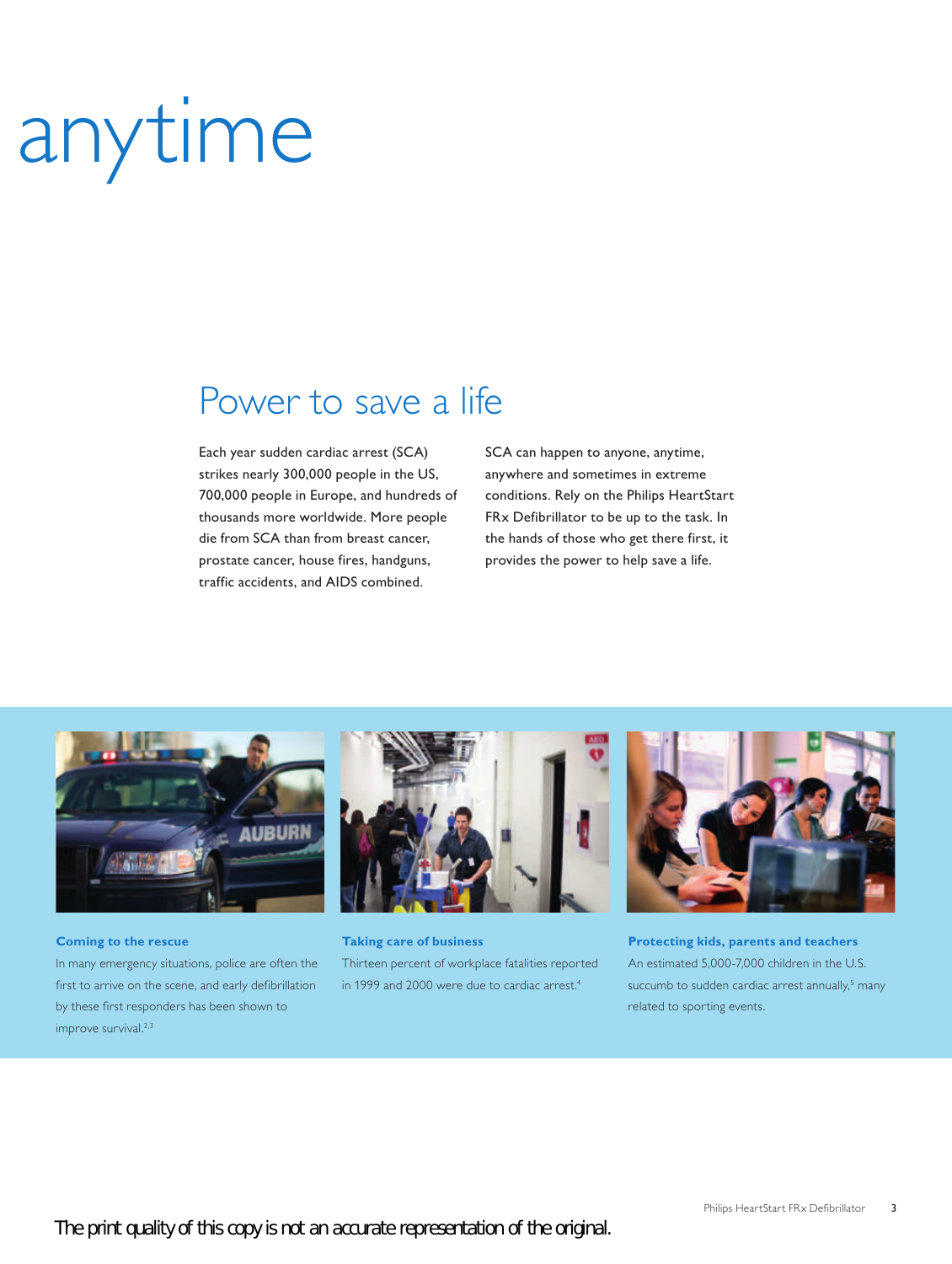# Rugged and reliable



Prescription required.

The Philips FRx Defibrillator features technological advancements to help in treating the most common cause of SCA. It's designed to be easy to set up and use, as well as rugged and reliable for those who get there first. On the scene with law enforcement, on the field with student athletes or on the job with employees, the FRx Defibrillator is the solution for treating SCA in environments and conditions too demanding for other defibrillators.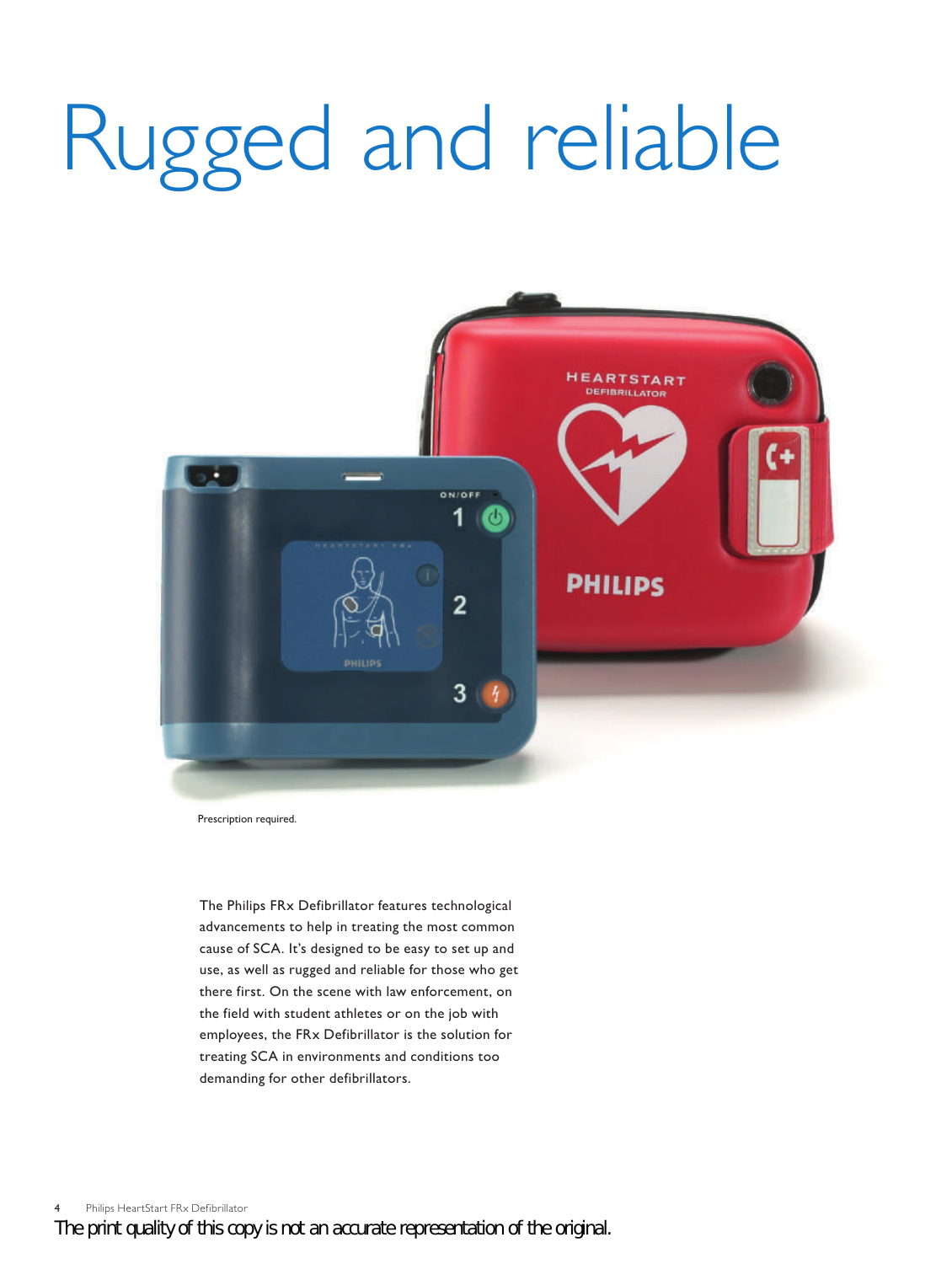### Bringing innovation to the treatment of cardiac arrest

#### **Preconnected SMART Pads II**

SMART Pads II can be used for both adults and children. They eliminate the expense of having to purchase different sets of pads for different patient types. SMART Pads II enable the FRx to keep pace with responders by adjusting to their actions.

#### **Infant/Child key**

Simply insert the Infant/Child key into the FRx to signal to the device that you're treating an infant or a child. The defibrillator adjusts to provide special pads placement and CPR instructions. The pads icons also flash to show you the optimized pads placement, and the device reduces the shock energy to a level more appropriate for an infant or a child.

#### **Intuitive**

Clean design and clear voice instructions, including CPR coaching, are designed to help instill the confidence that's needed when treating a person in cardiac arrest.

#### **Wireless Data Transfer**

Infrared data port for easy transmission to a Smartphone or PC running Event Review software, without cables or hardwire compatibility issues.



#### **Proven therapy**

At the core of all HeartStart Defibrillators is SMART Biphasic technology. The Philips SMART Biphasic waveform is highly effective, yet minimizes harmful side effects. Its effectiveness is backed by over 40 published, peer-reviewed studies.<sup>6</sup>

SMART Analysis automatically assesses the victim's heart rhythm and is designed not to deliver therapy unless the rhythm is determined to be shockable  $-$  even if the Shock button is pressed. And with patented Quick Shock, the FRx is among the fastest in class at delivering a shock after CPR. Studies show that minimizing time to

shock after CPR may improve survival.<sup>7,8,9,10,11</sup> As American Heart Association Guidelines 2005 note, "Reduction in the interval from compression to shock delivery by even a few seconds can increase the probability of shock success."<sup>12</sup>

#### **Designed for real world use**

The Philips HeartStart FRx Defibrillator is exceptionally rugged. Designed to surpass rigorous testing requirements, the FRx withstands jetting water, loads up to 500 pounds, and a one-meter drop onto concrete.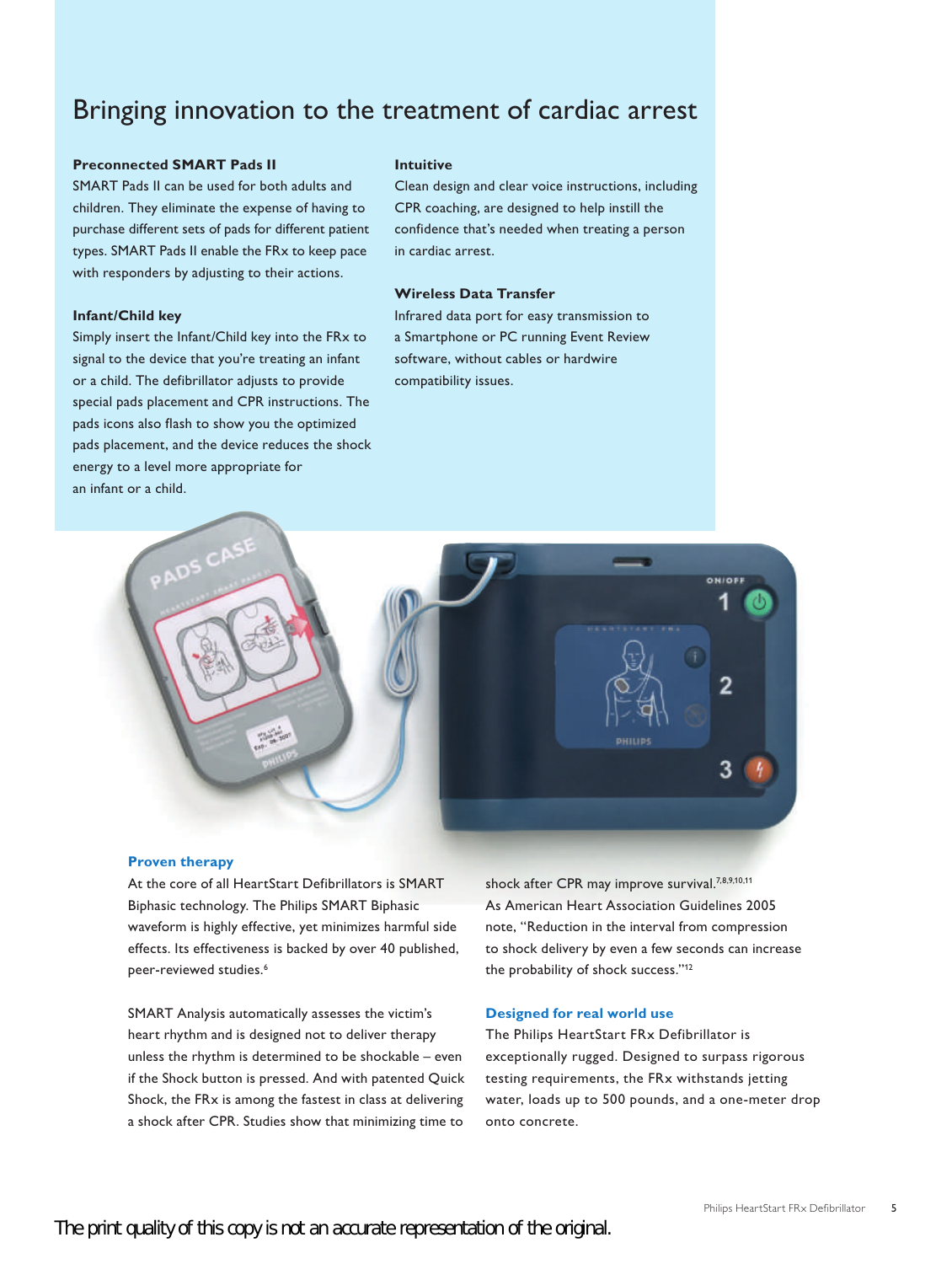### Easy as  $1-2-3$ in an emergency



Press the green<br>On/Off button, On/Off button, which activates voice instruction and visual icons.



2 Place the pads<br>
on the patient as directed.



3When advised by the device, press the orange Shock button.

#### **Reliability backed by Philips**

Every HeartStart FRx goes through a 120-point quality test before it leaves the factory. The HeartStart FRx Defibrillator is powered by an easy-to-install, long-life (four-year) battery, so you know the device is charged and ready. The device's automated daily, weekly, and monthly self-tests check pad readiness, and verify functionality and calibration of circuits and systems. With over 85 tests, the FRx is one of the most comprehensive self-testing devices on the market and is virtually maintenance-free. The blinking green "Ready" light on the defibrillator is your assurance that the device has passed its last self test and therefore is ready for use.

#### **Built on a platform of proven ease-of-use**

The HeartStart FRx Defibrillator was designed to be as easy to use as the HeartStart OnSite Defibrillator and shares many of its features, including CPR coaching and intuitive icon-driven operation. Small and lightweight  $$ just  $3.5$  lbs/ $1.5$  kg – the FRx is equipped to direct you through the resuscitation of a SCA victim.

The HeartStart FRx guides you through every step with clear, calm voice commands and descriptive visual icons. The FRx even reminds you to call emergency medical services (EMS). Pressing the blue i-button activates HeartStart CPR Coaching for assistance with CPR. The flashing icons and the quick reference guide can be used to lead you through the defibrillation steps – even in situations where hearing voice instructions is a challenge.

Once EMS arrives, hand-off is fast and easy because the  $FRx$  is compatible with advanced defibrillators like the HeartStart MRx. With HeartStart adapters, our pads can be plugged into devices from other manufacturers to ensure continuity of care.

### Designed to be the easiest-to-own AED

#### **Easy to set up**

The HeartStart FRx Ready-Pack configuration arrives to you complete and virtually ready to rescue. Just pull the green tab to initiate the FRx self-test, confirming its readiness for use, and put the device right into service. The FRx Ready-Pack comes with the FRx already inside its carry case, pads pre-connected, battery inserted, and a set of spare pads in place. Setup is easy, and you have the peace of mind of knowing the device is deployed correctly.

#### **Establishing a successful program from the start**

As the world leader in automated external defibrillators (AEDs), we're also a leader in providing products and services designed to help you establish and maintain a successful AED program, including SMART Track AED program management, medical direction, access to training providers, and post-event support options.

Our customers agree that with Philips, you're well prepared, even across multiple sites with hundreds or thousands of employees. Philips experts have helped define industry best practices in AED program management, and we support American Heart Association and European Resuscitation Council guidelines for early defibrillation programs.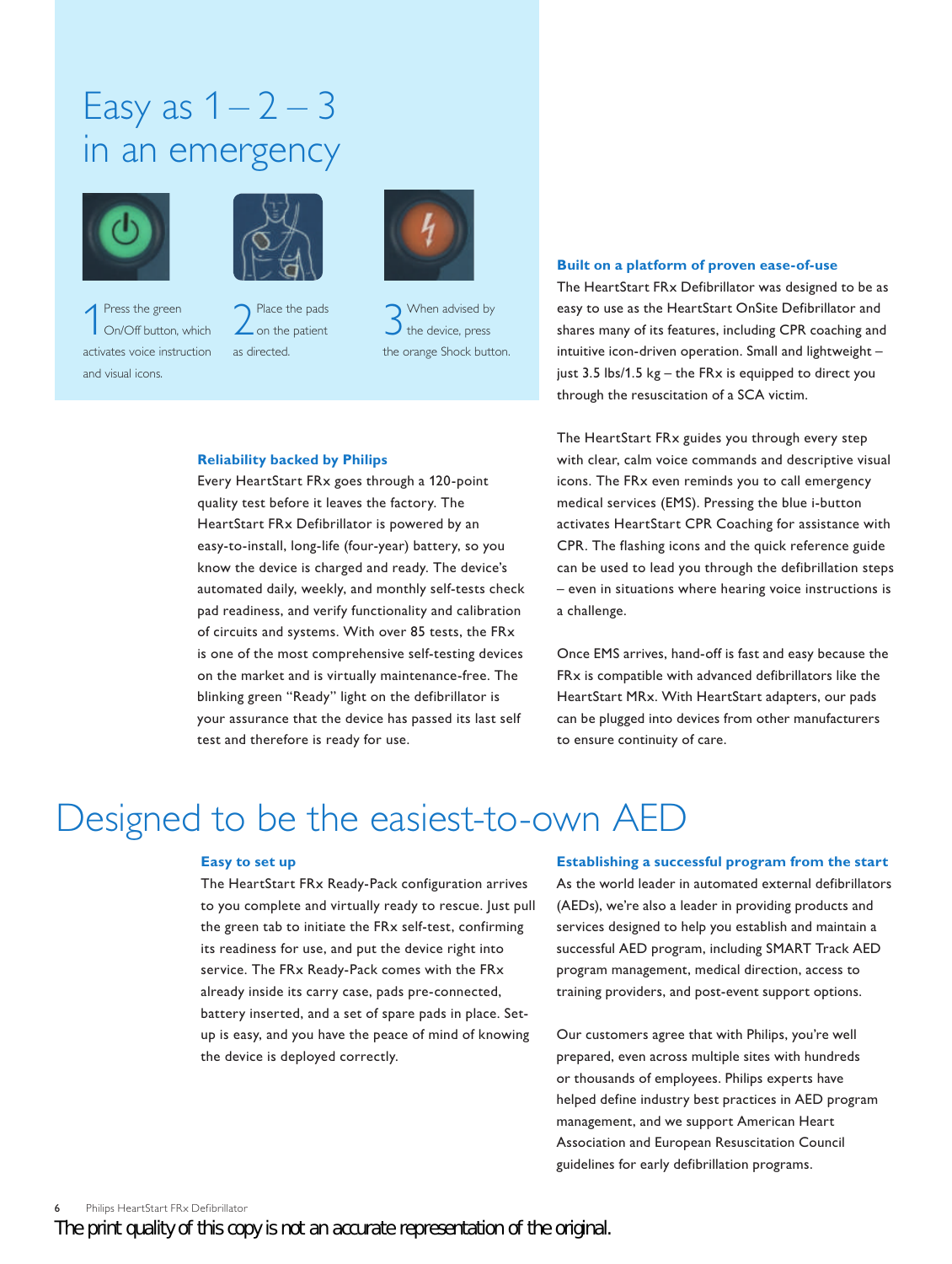## HeartStart FRx Defibrillator specifications

| <b>Defibrillator</b>                          |                                                                                                                                                                                                                 |  |
|-----------------------------------------------|-----------------------------------------------------------------------------------------------------------------------------------------------------------------------------------------------------------------|--|
| Defibrillator<br>family                       | Order 861304. Defibrillator, battery, SMART Pads<br>II (1 set), Setup and Maintenance Guides, Owners<br>Manual, Quick Reference Guide, Date sticker                                                             |  |
| HeartStart FRx<br>Ready-Pack<br>configuration | Order Option R01. Defibrillator, battery, carry<br>case, SMART Pads II (1 pre-connected set, 1 spare<br>set), Setup and Maintenance Guides, Owners<br>Manual, Quick Reference Guide, Date Sticker               |  |
| Waveform                                      | Truncated Exponential Biphasic. Waveform<br>parameters adjusted as a function of each<br>patient's impedance                                                                                                    |  |
| <b>Therapy</b>                                | Adult defibrillation: Peak current 32A (150)<br>J nominal into a 50-ohm load). Pediatric<br>defibrillation with optional FRx Infant/Child key<br>installed: Peak current 19A (50 J nominal into<br>50-ohm load) |  |
| Protocol                                      | Device follows preconfigured settings.<br>Defibrillation and CPR protocol can be customized<br>using HeartStart Event Review software                                                                           |  |
| <b>User interface</b>                         |                                                                                                                                                                                                                 |  |
| Instructions                                  | Detailed voice prompts and visual icons guide<br>responder through use of the defibrillator                                                                                                                     |  |
| CPR coaching                                  | Voice coaching for adult and infant/child CPR<br>provides instructions and audio cues for the<br>appropriate number, rate and depth of chest<br>compressions, as well as for each breath                        |  |
| Controls                                      | Green On/Off button, blue i-button, orange<br>Shock button, optional Infant/Child key                                                                                                                           |  |
| Indicators                                    | Ready light, blue i-button, caution light,<br>illuminated pads, icons, Shock button lights up<br>when shock is advised                                                                                          |  |
| <b>Physical</b>                               |                                                                                                                                                                                                                 |  |
| Size                                          | $2.4'' \times 7.1'' \times 8.9''$ (6 cm x 18 cm x 22 cm)<br>$D \times H \times W$                                                                                                                               |  |
| Weight                                        | With battery and pads case: 3.5 lbs. (1.5 kg)                                                                                                                                                                   |  |
| <b>Environmental/physical requirements</b>    |                                                                                                                                                                                                                 |  |
| Sealing                                       | Waterjet proof IPX5 per IEC60529<br>Dust protected IP5X per IEC60529                                                                                                                                            |  |
| lemperature                                   | Operating/Standby: 32° - 122° F (0°- 50° C)                                                                                                                                                                     |  |
| Altitude                                      | 0 to 15,000 feet                                                                                                                                                                                                |  |
| Aircraft                                      | Device: RTCA/DO-160D;1997                                                                                                                                                                                       |  |
| Crush                                         | 500 pounds                                                                                                                                                                                                      |  |
| Vibration                                     | Operating: meets MILSTD 810F Fig.514.5C-17,<br>random;<br>Standby: meets MILSTD 810F Fig.514.5C-18,<br>swept sine                                                                                               |  |
| EMI (radiated/<br>immunity)                   | CISPR II Group I Class B, IEC 61000-4-3,<br>and IEC 61000-4-8                                                                                                                                                   |  |
| Data recording and transmission               |                                                                                                                                                                                                                 |  |
| <b>Infrared</b>                               | Wireless transmission of event data to a<br>Smartphone or PC, using the IrDA protocol                                                                                                                           |  |
| Review software                               | HeartStart Event Data management software (optional) for<br>download and review of data retrieved through<br>defibrillator's infrared data port                                                                 |  |
| Data stored                                   | First 15 minutes of ECG and the entire incident's<br>events and analysis decisions                                                                                                                              |  |

 $*$  Refer to the HeartStart FRx Defibrillator Owner's Manual for detailed product instructions.

All specifications based on 25° C unless otherwise noted. The defibrillator and its accessories are made of latex-free materials.

|                         | <b>Patient analysis system</b>   |                                                                                                                                                                                                                                                                                                                                                                                                                                    |  |
|-------------------------|----------------------------------|------------------------------------------------------------------------------------------------------------------------------------------------------------------------------------------------------------------------------------------------------------------------------------------------------------------------------------------------------------------------------------------------------------------------------------|--|
|                         | Patient analysis                 | Evaluates patient ECG to determine if a rhythm<br>is shockable. Rhythms considered shockable are<br>ventricular fibrillation (VF) and certain ventricular<br>tachycardias (VT) associated with lack of circulation.<br>For safety reasons, some VT rhythms associated with<br>circulation will not be interpreted as shockable, and<br>some very low-amplitude or low-frequency rhythms<br>will not be interpreted as shockable VF |  |
|                         | Sensitivity/<br>specificity      | Meets AAMI DF80 guidelines and AHA<br>recommendations for adult defibrillation                                                                                                                                                                                                                                                                                                                                                     |  |
|                         | Shock advised                    | Able to deliver a shock as soon as the device<br>indicates a shock is advised                                                                                                                                                                                                                                                                                                                                                      |  |
|                         | Quick Shock                      | Able to deliver a shock after the end of a CPR<br>interval, typically in 8 seconds                                                                                                                                                                                                                                                                                                                                                 |  |
|                         | Shock-to-Shock<br>cycle time     | Typically less than 20 seconds between shocks in<br>a series                                                                                                                                                                                                                                                                                                                                                                       |  |
|                         | Artifact<br>detection            | Allows accurate ECG analysis even in the<br>presence of most pacemaker artifact and<br>electrical noise sources. Other artifacts are<br>detected and corrective voice prompts issued                                                                                                                                                                                                                                               |  |
|                         | Battery (M5070A)                 |                                                                                                                                                                                                                                                                                                                                                                                                                                    |  |
|                         | Item number(s)                   | Standard: M5070A<br>Aviation:989803139301 (TSO C-142-U.S. only)                                                                                                                                                                                                                                                                                                                                                                    |  |
|                         | <b>Type</b>                      | 9 Volt DC, 4.2 Ah, lithium manganese dioxide,<br>disposable long-life primary cell                                                                                                                                                                                                                                                                                                                                                 |  |
|                         | Capacity                         | Minimum 200 shocks or 4 hours of operating<br>time (EN 60601-2-4:2003)                                                                                                                                                                                                                                                                                                                                                             |  |
|                         | Install-by date                  | Battery is labeled with an install-by date of at<br>least 5 years from date of manufacture                                                                                                                                                                                                                                                                                                                                         |  |
|                         | Standby life                     | Four years typical when battery is installed by the<br>install-by date. (Will power the AED in standby<br>state within the specified standby temperature<br>range, assuming 1 battery insertion test and no<br>defibrillation uses)                                                                                                                                                                                                |  |
|                         | <b>SMART Pads II</b>             |                                                                                                                                                                                                                                                                                                                                                                                                                                    |  |
|                         | Item number                      | 989803139261                                                                                                                                                                                                                                                                                                                                                                                                                       |  |
|                         | Active surface<br>area           | $12.4^{2}$ (80 cm <sup>2</sup> ) each<br>13.2 $\frac{1}{2}$ (85 cm <sup>2</sup> ) each                                                                                                                                                                                                                                                                                                                                             |  |
|                         | Cable length                     | 48" (121.9 cm)                                                                                                                                                                                                                                                                                                                                                                                                                     |  |
|                         | Use-by date                      | Pads case is labeled with a use-by date of at least<br>2 years from date of manufacture                                                                                                                                                                                                                                                                                                                                            |  |
|                         |                                  | Infant/Child Key Item # 989803139311                                                                                                                                                                                                                                                                                                                                                                                               |  |
| <b>Training Pads II</b> |                                  |                                                                                                                                                                                                                                                                                                                                                                                                                                    |  |
|                         | Item number                      | 989803139271                                                                                                                                                                                                                                                                                                                                                                                                                       |  |
|                         | <b>Function</b>                  | Special pads place HeartStart FRx into training<br>mode and disable its energy delivery capability.<br>Features eight real-world training scenarios                                                                                                                                                                                                                                                                                |  |
|                         |                                  | <b>Automated and user-activated self-tests</b>                                                                                                                                                                                                                                                                                                                                                                                     |  |
|                         | Daily automatic<br>self-tests    | Tests internal circuitry, waveform delivery<br>system, pads, and battery capacity                                                                                                                                                                                                                                                                                                                                                  |  |
|                         | Pads integrity<br>test           | Specifically tests readiness-for-use of pads<br>(gel moisture)                                                                                                                                                                                                                                                                                                                                                                     |  |
|                         | <b>Battery</b><br>insertion test | Upon battery insertion, extensive automatic self-<br>tests and user-interactive test check device readiness                                                                                                                                                                                                                                                                                                                        |  |
|                         | Status<br>indicators             | Blinking green "Ready" light indicates ready for use.<br>Audible "chirp" indicates need for maintenance                                                                                                                                                                                                                                                                                                                            |  |
|                         |                                  |                                                                                                                                                                                                                                                                                                                                                                                                                                    |  |